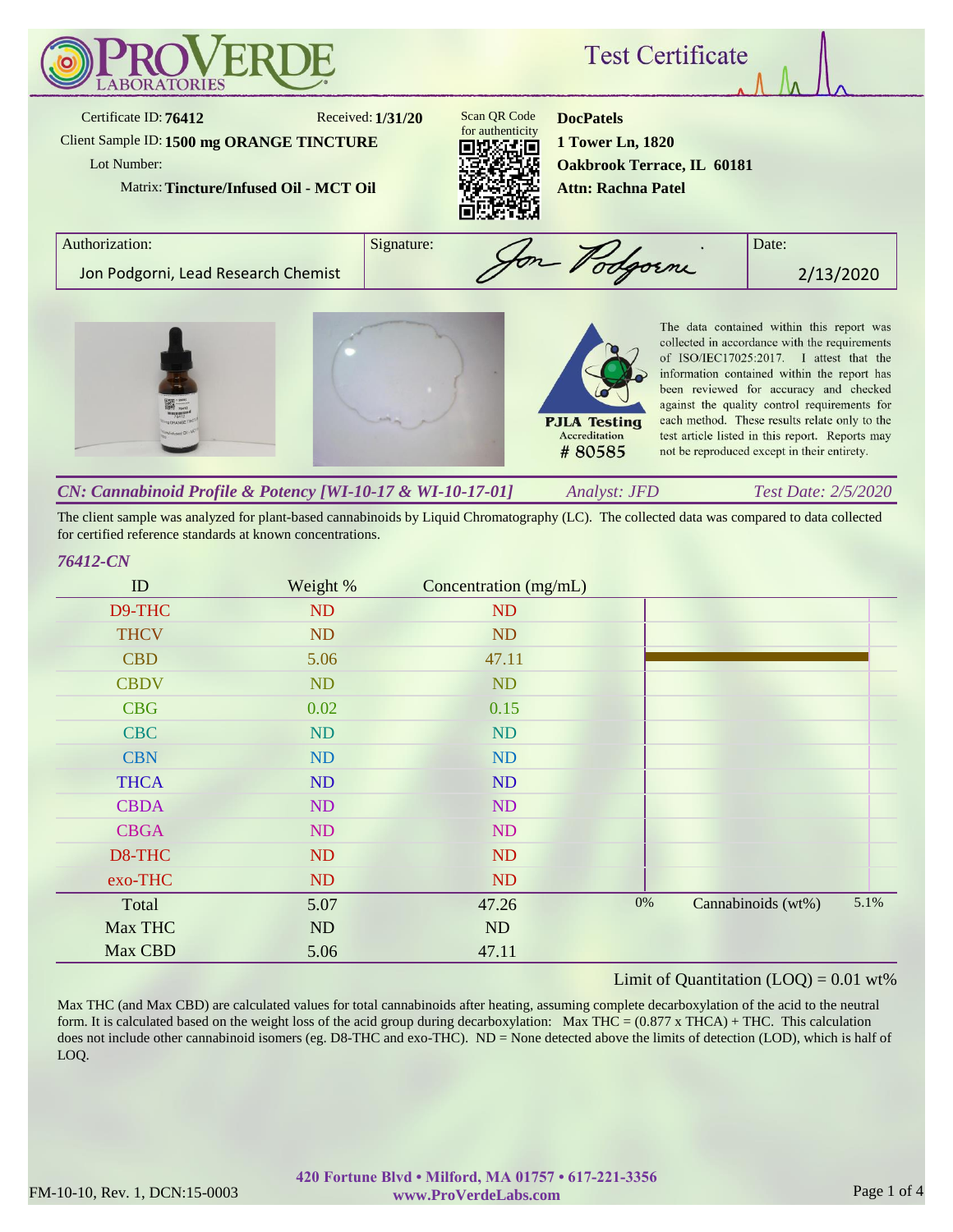|  | <b>HM: Heavy Metal Analysis [WI-10-13]</b> | <i>Analyst: CJS</i> | Test Date: $2/6/2020$ |
|--|--------------------------------------------|---------------------|-----------------------|
|--|--------------------------------------------|---------------------|-----------------------|

This test method was performed in accordance with the requirements of ISO/IEC 17025. These results relate only to the test article listed in this report. Reports may not be reproduced except in their entirety.

| 76412-HM |         |                                     |    |     | Use Limits <sup>2</sup> ( $\mu$ g/kg) |               |
|----------|---------|-------------------------------------|----|-----|---------------------------------------|---------------|
| Symbol   | Metal   | Conc. $\frac{1}{\mu}$ ( $\mu$ g/kg) | RL | All | Ingestion                             | <b>Status</b> |
| As       | Arsenic | <b>ND</b>                           | 50 | 200 | 1500                                  | <b>PASS</b>   |
| Cd       | Cadmium | ND                                  | 50 | 200 | 500                                   | <b>PASS</b>   |
| Hg       | Mercury | ND                                  | 50 | 100 | 1500                                  | <b>PASS</b>   |
| Pb       | Lead    | ND                                  | 50 | 500 | 1000                                  | <b>PASS</b>   |

1) ND = None detected to Lowest Limits of Detection (LLD)

2) MA Dept. of Public Health: Protocol for MMJ and MIPS, Exhibit 4(a) for all products.

3)USP exposure limits based on daily oral dosing of 1g of concentrate for a 110 lb person.

This test method was performed in accordance with the requirements of ISO/IEC 17025. These results relate only to the test article listed in this report. Reports may not be reproduced except in their entirety.

## *76412-MB1*

| Symbol | <b>Analysis</b>                                | <b>Results</b> | Units    | Limits $*$      | <b>Status</b> |
|--------|------------------------------------------------|----------------|----------|-----------------|---------------|
| AC     | <b>Total Aerobic Bacterial Count</b>           | ${<}100$       | CFU/g    | $100,000$ CFU/g | <b>PASS</b>   |
| CC.    | <b>Total Coliform Bacterial Count</b>          | ${<}100$       | $CFU/\g$ | $1,000$ CFU/g   | <b>PASS</b>   |
| EB     | <b>Total Bile Tolerant Gram Negative Count</b> | ${<}100$       | $CFU/\g$ | $1,000$ CFU/g   | <b>PASS</b>   |
| YM     | Total Yeast & Mold                             | ${<}100$       | CFU/g    | $10,000$ CFU/g  | <b>PASS</b>   |

Recommended limits established by the American Herbal Pharmacopoeia (AHP) monograph for Cannabis Inflorescence [2013], for consumable botanical products, including processed and unprocessed cannabis materials, and solvent-based extracts. Note: All recorded Microbiological tests are within the established limits.

| <b>MB2: Pathogenic Bacterial Contaminants [WI-10-10]</b> | Analyst: LabAdmin | Test Date: $2/4/2020$ |
|----------------------------------------------------------|-------------------|-----------------------|
|----------------------------------------------------------|-------------------|-----------------------|

This test method was performed in accordance with the requirements of ISO/IEC 17025. These results relate only to the test article listed in this report. Reports may not be reproduced except in their entirety.

# *76412-MB2*

| Test ID    | Analysis         | Results         | Units | Limits $*$   | <b>Status</b> |
|------------|------------------|-----------------|-------|--------------|---------------|
| 76412-ECPT | E. coli $(0157)$ | <b>Negative</b> | NA    | Non Detected | <b>PASS</b>   |
| 76412-SPT  | Salmonella       | Negative        | NA    | Non Detected | <b>PASS</b>   |

Note: All recorded pathogenic bacteria tests passed.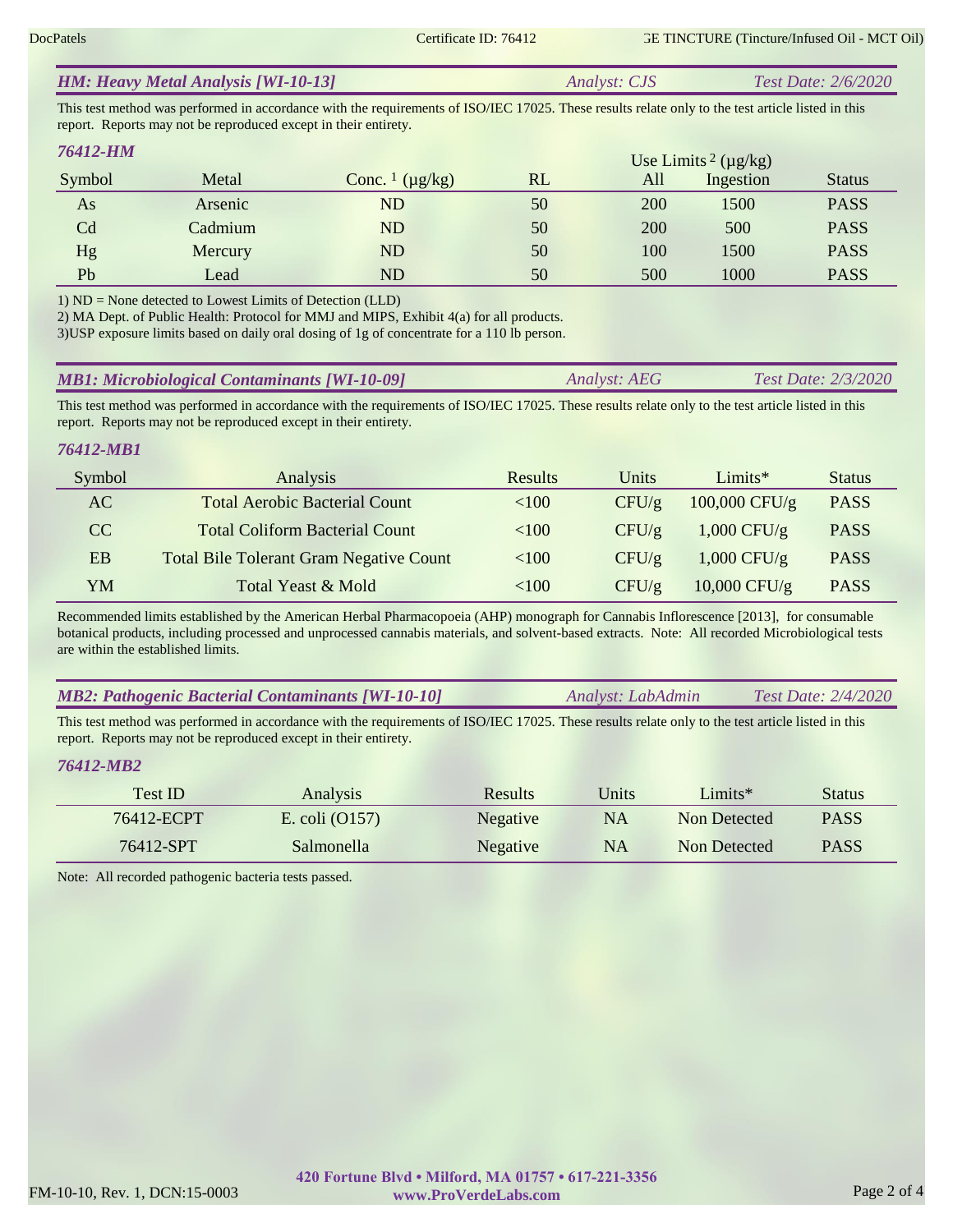|--|

The client sample was anlayzed for pesticides using Liquid Chromatography with Mass Spectrometric detection (LC/MS/MS). The method used for sample prep was based on the European method for pesticide analysis (EN 15662).

## *76412-PST*

| Analyte            | CAS         | Result | Units | <b>LLD</b> | Limits (ppb) | <b>Status</b> |
|--------------------|-------------|--------|-------|------------|--------------|---------------|
| Abamectin          | 71751-41-2  | ND     | ppb   | 0.2        | 300          | <b>PASS</b>   |
| Azoxystrobin       | 131860-33-8 | ND     | ppb   | 0.10       | 40000        | <b>PASS</b>   |
| <b>Bifenazate</b>  | 149877-41-8 | ND     | ppb   | 0.10       | 5000         | <b>PASS</b>   |
| Bifenthrin         | 82657-04-3  | ND     | ppb   | 0.20       | 500          | <b>PASS</b>   |
| Cyfluthrin         | 68359-37-5  | ND     | ppb   | 0.50       | 1000         | <b>PASS</b>   |
| Daminozide         | 1596-84-5   | ND     | ppb   | 10.00      | 10           | $\ast$        |
| Etoxazole          | 153233-91-1 | ND     | ppb   | 0.10       | 1500         | <b>PASS</b>   |
| Fenoxycarb         | 72490-01-8  | ND     | ppb   | 0.10       | 10           | <b>PASS</b>   |
| Imazalil           | 35554-44-0  | ND     | ppb   | 0.10       | 10           | <b>PASS</b>   |
| Imidacloprid       | 138261-41-3 | ND     | ppb   | 0.10       | 3000         | <b>PASS</b>   |
| Myclobutanil       | 88671-89-0  | ND     | ppb   | 0.10       | 9000         | <b>PASS</b>   |
| Paclobutrazol      | 76738-62-0  | ND     | ppb   | 0.10       | 10           | <b>PASS</b>   |
| Piperonyl butoxide | $51-03-6$   | ND     | ppb   | 0.10       | 8000         | <b>PASS</b>   |
| Pyrethrin          | 8003-34-7   | ND     | ppb   | 0.1        | 1000         | <b>PASS</b>   |
| Spinosad           | 168316-95-8 | ND     | ppb   | 0.1        | 3000         | <b>PASS</b>   |
| Spiromesifen       | 283594-90-1 | ND     | ppb   | 0.10       | 12000        | <b>PASS</b>   |
| Spirotetramat      | 203313-25-1 | ND     | ppb   | 0.10       | 13000        | <b>PASS</b>   |
| Trifloxystrobin    | 141517-21-7 | ND     | ppb   | 0.10       | 30000        | <b>PASS</b>   |

\* Testing limits for ingestion established by the State of California: CCR, Title 16, Division 42, Chapter 5, Section 5313. ND indicates "none detected" above the lower limit of detection (LLD). Analytes marked with (\*) indicate analytes for which no recovery was observed for a pre-spiked matrix sample.